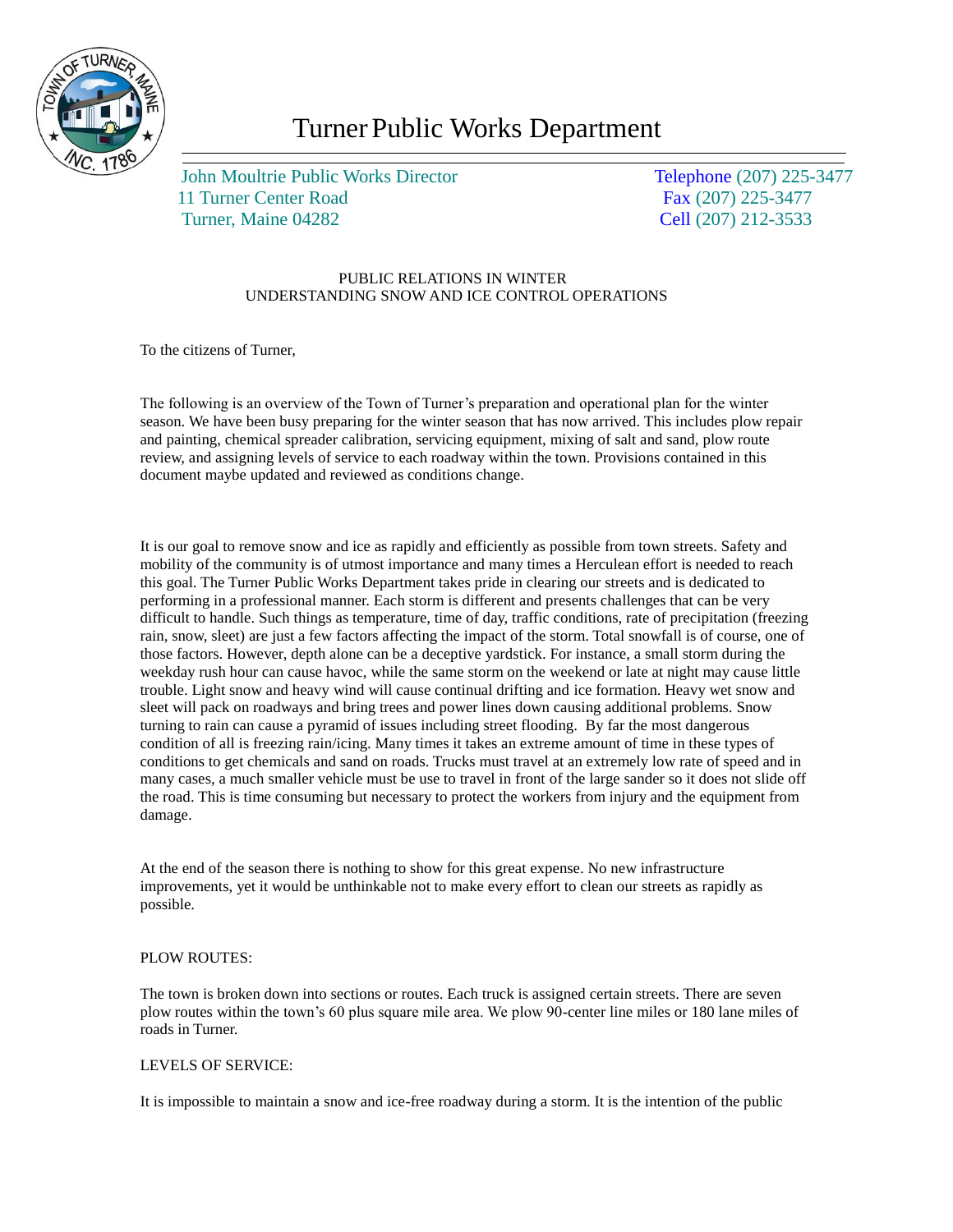works department to provide practical, safe access along town streets and municipal facilities during winter storms. The department shall strive to achieve bare pavement three and one half feet either side of the centerline of all priority roads as soon as possible. All operational decisions regarding applications of salt and sand, and scheduling of plow cycles will be based on this goal.

During this process after the storm, you may observe slush on the roadways. This is a normal condition that occurs after deicing materials have been applied. After a predetermined time which depends upon traffic flow and temperature, we will plow off the accumulation and repeat the process if necessary to achieve our previously stated goal. Please use caution when you encounter these conditions. Many people think that the roadway has not been plowed. However, that is not the case and we strive to not let the build up get to a point that it creates a dangerous condition. However to despite our best efforts this can and does happen on occasions. It is important to adjust your driving to the conditions at hand. Most all traffic accidents during bad weather conditions are the failure of the operator to adjust to the driving conditions and reduce speed.

We do not use straight salt. We use a mixture of 7 parts sand to one and a half parts salt. Therefore our roads will not "bare up" as quickly as State Route 4 and other routes the state plows, as the state has designated these roads as a salt priority. (Use of straight salt)

It is our policy to begin snow and ice operations upon accumulation of one inch of wet snow and two inches of dry snow. The public works director may begin the operations sooner or later depending upon other factors such as freezing rain, sleet, ect.

### PRIORITIES:

As explained earlier, the highest levels of service are given to the main roads that have the highest traffic levels. The lowest priority roadways are the very rural roadways.

#### OTHER PRIORITYS ARE;

Public safety facilities Hills and other dangerous intersections Municipal parking lots Dry hydrants (after the storm)

CYCLE TIMES: (how long it takes a plow to complete its route)

Cycle times will vary depending upon conditions. Rural roads will have longer cycle times than high traffic priority roads. Most cycle times are between 1-2 hours. This will increase depending upon the rate of snow fall and the between the hours of 10pm-4am by as much as 2-4 hours. All of the workers myself included work until the job is complete. This can and many times does involve many hours with out rest or sleep. Please be patient. If you have a request or concern call the public works line (225-3477) we check for messages frequently, or town hall, if open. If you have an emergency call 911.

The policy outlined above is to serve as a general overview of the normal policy operating procedures for winter maintenance one or more of the following, which may effect or delay the normal operating procedures of this policy:

Equipment break down. Snow accumulation in access of 1" per hour Freezing rain or other icing conditions Extreme storm conditions (blizzards, snow accumulations in excess of 12 inches) Traffic conditions Emergencies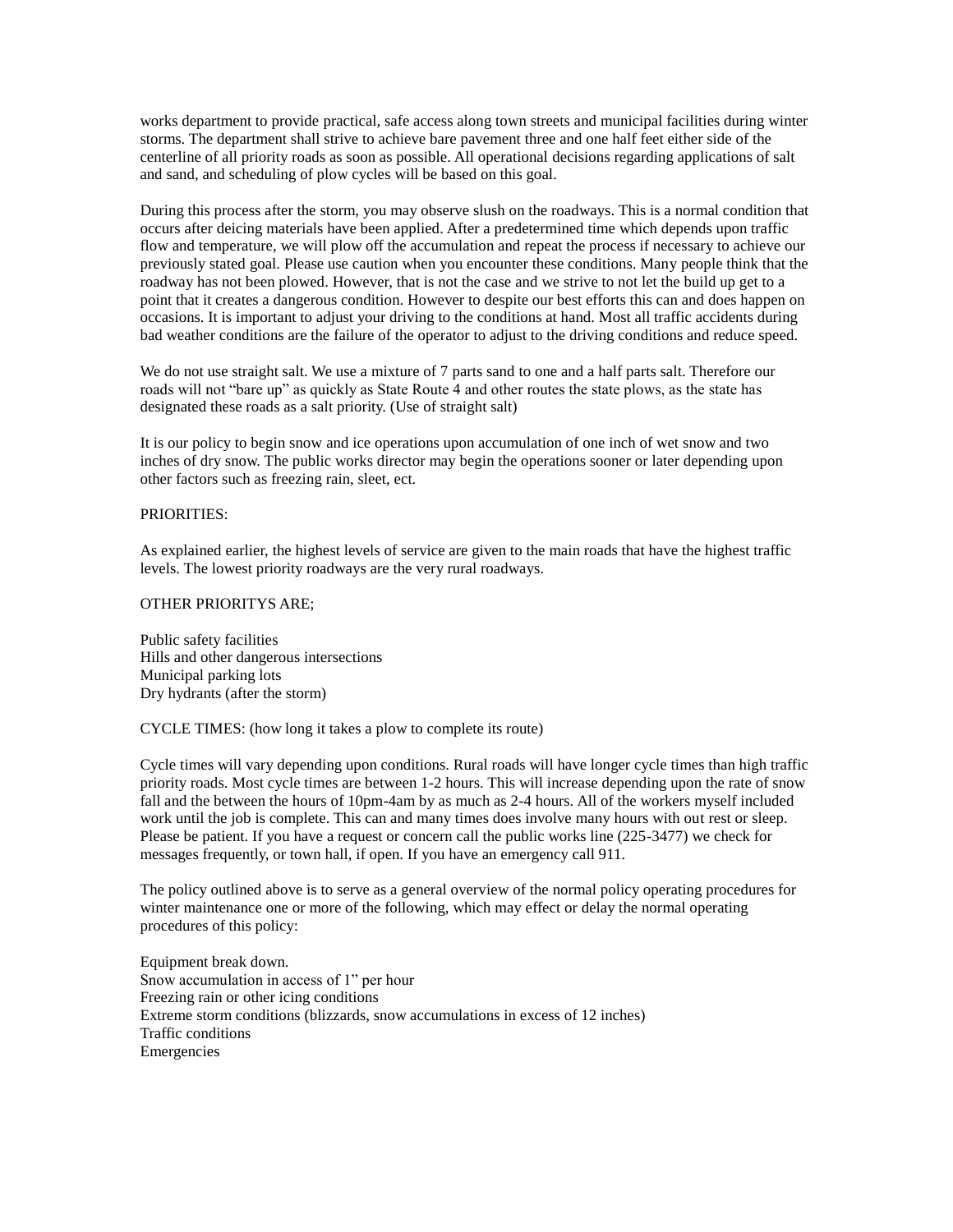#### FREQUENTLY ASKED QUESTIONS:

- 1) Why is my street always plowed last and what are town priorities? As explained earlier, the highest levels of service are given to high traffic roadways. Rural roads and lower traffic volume roads will be cleared less often. Other priorities are; public safety facilities, hills and dangerous intersections, school facilities, municipal facilities, and dry hydrants (after the storm).
- 2) Why is it that I see snowplows and sander trucks going past my house that are not plowing or sanding? These trucks are driving to their designated routes or to and from the sand/salt shed. If they begin sanding plowing before reaching their route, they will not have enough sand to complete their own route, and early plowing would delay them from getting to their own assigned route. Also, if plowing on someone else's route, they will not know what part of the cycle the roadway is in and may well be a waste as they might plow off sand and salt that has just been put down.
- 3) Why does the plow fill up my driveway? Snowplow drivers do not intentionally fill driveways when plowing a roadway. The snow from the dust pan (front plow) and wing go along existing snow banks However, gaps such as driveways will inevitably be filled with snow during this process. Waiting to shovel until the end of the storm will help minimize the need for repeated shoveling. If you can't wait, put the snow that is moved to the end of the driveway on the downward side of the approach of the plow. This will help to minimize the amount of snow that goes into your driveway. If the street is plowed clean and full width, and it has stopped snowing, you are safe. If not, the plowing operation is not finished and you will see that dreaded plow again. Do not through snow out into the roadway. Not only is this illegal, you create a formidable traffic hazard. You could be held liable should someone be hurt because of your actions, especially if the town has finished its plowing operations. Have some regards for your fellow citizens and the motoring public and don't expose yourself unnecessary.

11/4/2002, Snow Plowing Policy Town of Turner: Effective from November 1st each year or the first snow accumulation through April 30<sup>th</sup> each year or the last snowstorm of the season, no vehicle shall be left in the road limits so as to interfere with snow plowing operations. Any vehicle found in violation of this policy may be towed. If subject to towing, the Town hauler shall remain harmless of all liability and/or any and all damages done to the vehicle.

Enforcement of this policy may be conducted through a Law Enforcement Officer, the Road Commissioner, and/or the Highway Foreman. A reasonable effort shall be made to locate a responsible party to move the subject vehicle. However, it shall remain the sole desecration of the enforcement party as to when the subject vehicle is to be towed. This policy shall exempt emergency situations, such as accidents, ambulance calls, fires, or similar emergency situations. Vehicles with mechanical failures, flat tires, ect., shall be removed at the owner's expense as quickly as possible to allow public works crews to effectively and efficiently remove snow from the roadways. PER ORDER OF THE TURNER BOARD OF SELECTMEN.

NOTE TO TURNER RESIDENTS: It is illegal to plow snow across a public street. This can create a serious safety issue within the road limits. The Road Commissioner will be reviewing such incidents and may recommend law enforcement involvement for these infractions. Please respect your Public Works Crews efforts in plowing your town streets and other members of the motoring public when moving snow from your driveways.

#### 4) MAIL BOXES:

Mailboxes installed in the town right of way are placed at the OWNERS RISK. A large highway plow and wing moves many tons of snow widening roadways. The rolling action of the snow will destroy all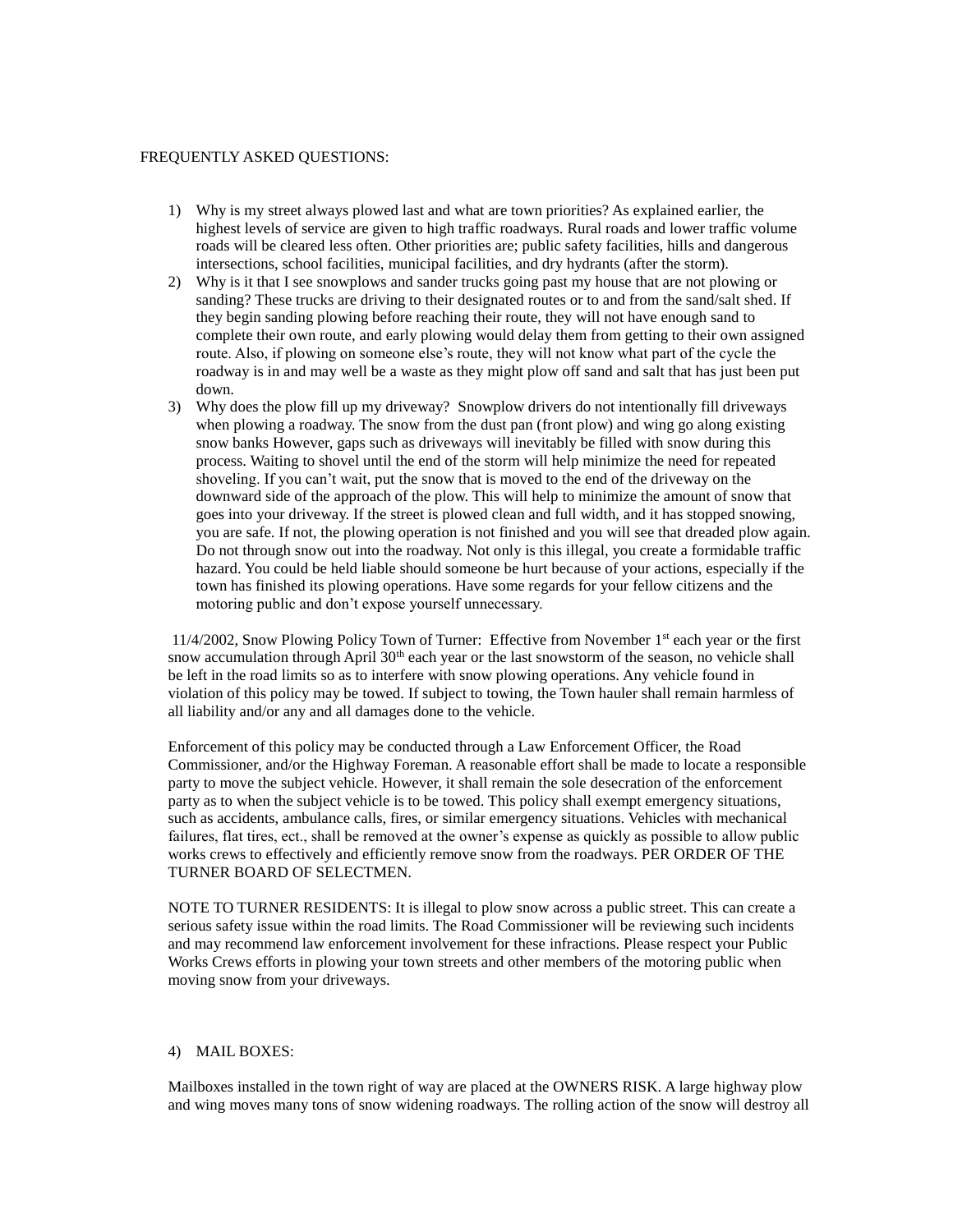but the strongest and properly placed mails boxes and posts. The Town of Turner has a long standing policy that it will not replaced or pay for any mail box or post placed within its right of way that has been damaged or destroyed by snow removal operations. We will look at any situation in the cases where the box or post has been physically hit by the plow vehicle. Please see suggested methods of placing mailboxes at the end of this section.

### 5) WINTER SAND:

 Winter sand/salt mix is available for Turner residents only at the transfer station during normal business hours. The sand /salt shed are off limits at all times except for employees. You are allowed two five gallon buckets per storm. We do not allow straight salt to be taken.

The following are recommendations relative to safe operation of vehicles in snowstorms.

- Make certain you vehicle is ready for winter driving conditions long before the first storm hits. Being ready means good tires, good wiper blades, a properly working defroster, a small pail of sand in the trunk and a well made ice scraper.
- Reduce your speed in snow and ice conditions. This is the #1 cause of most accidents. People have actually tried to pass a sander or plow on many occasions some with disastrous results. Many areas in town are subject to sudden freeze over conditions and catch many motorists unaware. Hills, bad intersections and bridges, can be especially dangerous.
- At the beginning of each storm the public works employees must also drive in icy conditions to reach the equipment needed. This cannot be done quickly.
- Only travel when absolutely necessary.
- When a storm is forecast please remove your vehicles from roadsides. Do not wait until the last minute.
- The Town does not plow private streets, driveways or mailboxes. During snow and ice conditions, calls from fire and police officials regarding accidents, medical or other emergency situations are given top priority. Upon request of the appropriate agency, the Public Works Department will provide assistance as necessary. Because of the high priority assigned to snow and ice control, most other public works operations/projects become secondary to snow fighting operations.
- As previously stated, the goal of the Turner Public Works Department to remove snow and ice from our roadways as rapidly and efficiently as possible while keeping roads open and essential traffic moving. This does not mean bare, dry pavement should be expected after each snowstorm. The aim of snow and ice control operations is to return road surfaces to normal winter conditioned as soon as feasible within the limitations of this policy and our limited resources. With proper use of forecasts, personnel, equipment, and materials, the desired result can usually be obtained. However, flexibility is needed to adapt to the variety of circumstances and conditions during a winter weather event.
- As previously stated, clearing snow and ice from Turner's public roadways, municipal facilities, and school lots is a formidable task. It requires the coordination and oversight of equipment, personnel and many other things. The hours can be extremely long, with operations taking place under the most severe weather and driving conditions. We realize that in an operation such as this that there are bound to be complaints or requests for additional service. Please when calling, state your name, the nature of your call, and your contact information. We will not be able to respond or get back to you unless that information is supplied. The dedicated Public Works phone line is 225-